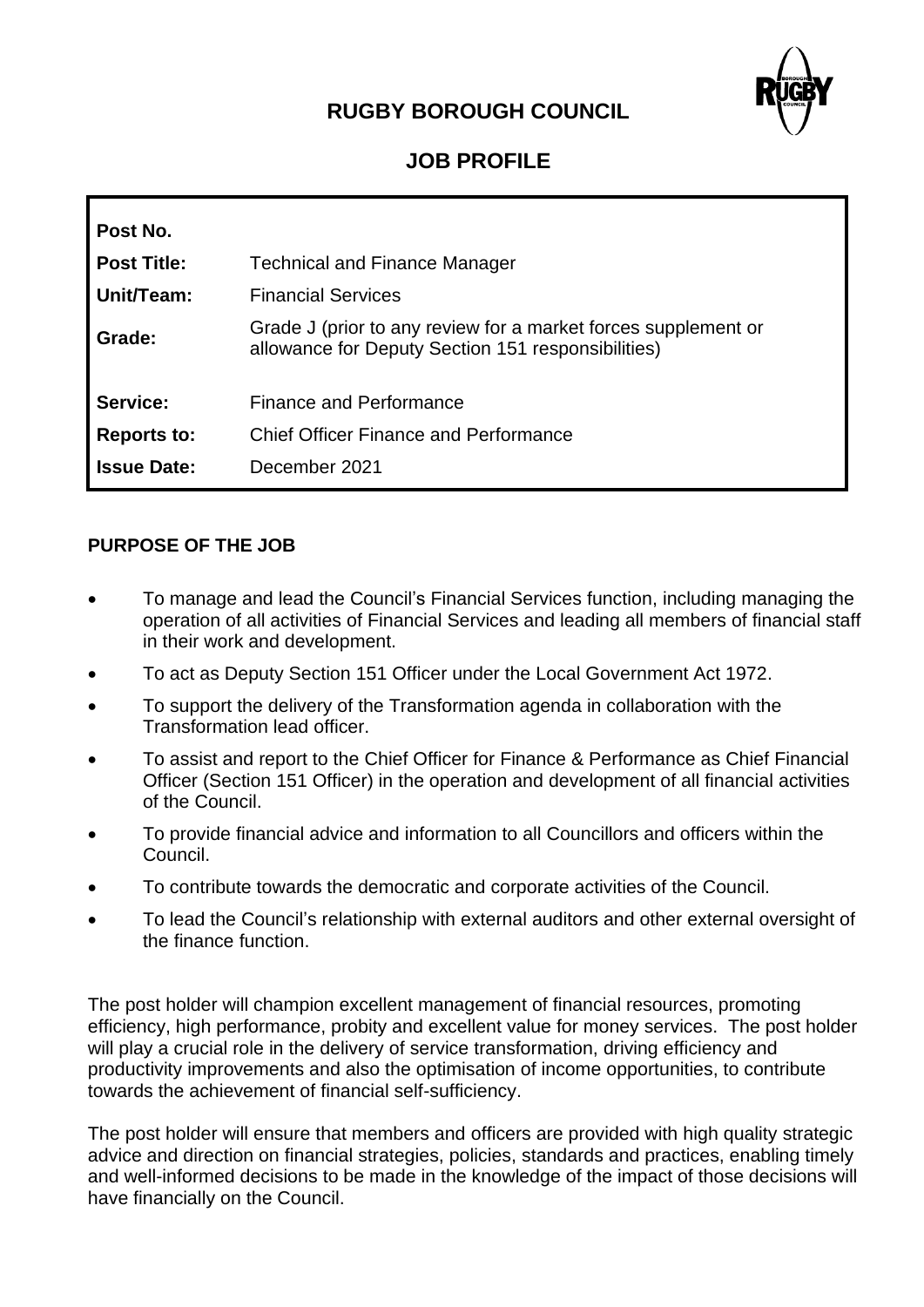### **1. ESSENTIAL FUNCTIONS AND RESPONSIBILITIES**

- 1.1 Manage the Financial Services' contribution to the Council's annual financial cycle in collating information and reporting to Cabinet and Council.
- 1.2 To report to the Chief Officer for Finance & Performance in the operation of financial management and control within the Council including maintaining the Council's Financial Instructions in conjunction with Corporate Assurance & Improvement Team.
- 1.3 Manage the production of all financial strategies including the Medium Term Financial Strategy, Medium Term Financial Plan, Capital Strategy and Treasury Management Strategy.
- 1.4 Contribute towards the implementation of a commercial approach across the Council, recommending and supporting moves into new income generating areas and advising on the most efficient company structures and other related financial matters.
- 1.5 Liaise with the Council's companies and other partnerships to ensure that financial reporting to the Council is appropriate and timely.
- 1.6 Coordinate and ensure completion of the annual closure of the Council's service accounts and manage the production of the Council's Financial Statements and Whole of Government Accounts including providing technical guidance and support to the wider team.
- 1.7 Interpret current and new legislation and ensure that the accounting processes created by these new requirements are implemented.
- 1.8 Coordinate the Financial services contribution to the development of all new modules of the FMS and other financial systems to ensure best use is being made and they are compliant with changes in legislation/regulations.
- 1.9 Manage, guide and support the training and development of all employees within Financial Services.
- 1.10 Work with senior management, officers and Councillors within the Council to ensure the proper conduct of the Council's financial activities.
- 1.11 Liaise with representatives of other local authorities, Government departments, External Audit and other professional bodies on professional issues.
- 1.12 Represent the Chief Officer as required and attend officer working parties and Council meetings to provide financial advice and assistance.
- 1.13 Support the Chief Officer and Transformation lead to develop the Council's transformation programme which will support the delivery of the medium-term financial plan.
- 1.14 Implement a performance management framework and lead on the production of first class financial and performance information and advice to the Council's Leadership Team, Council and democratic bodies, officers, and councillors.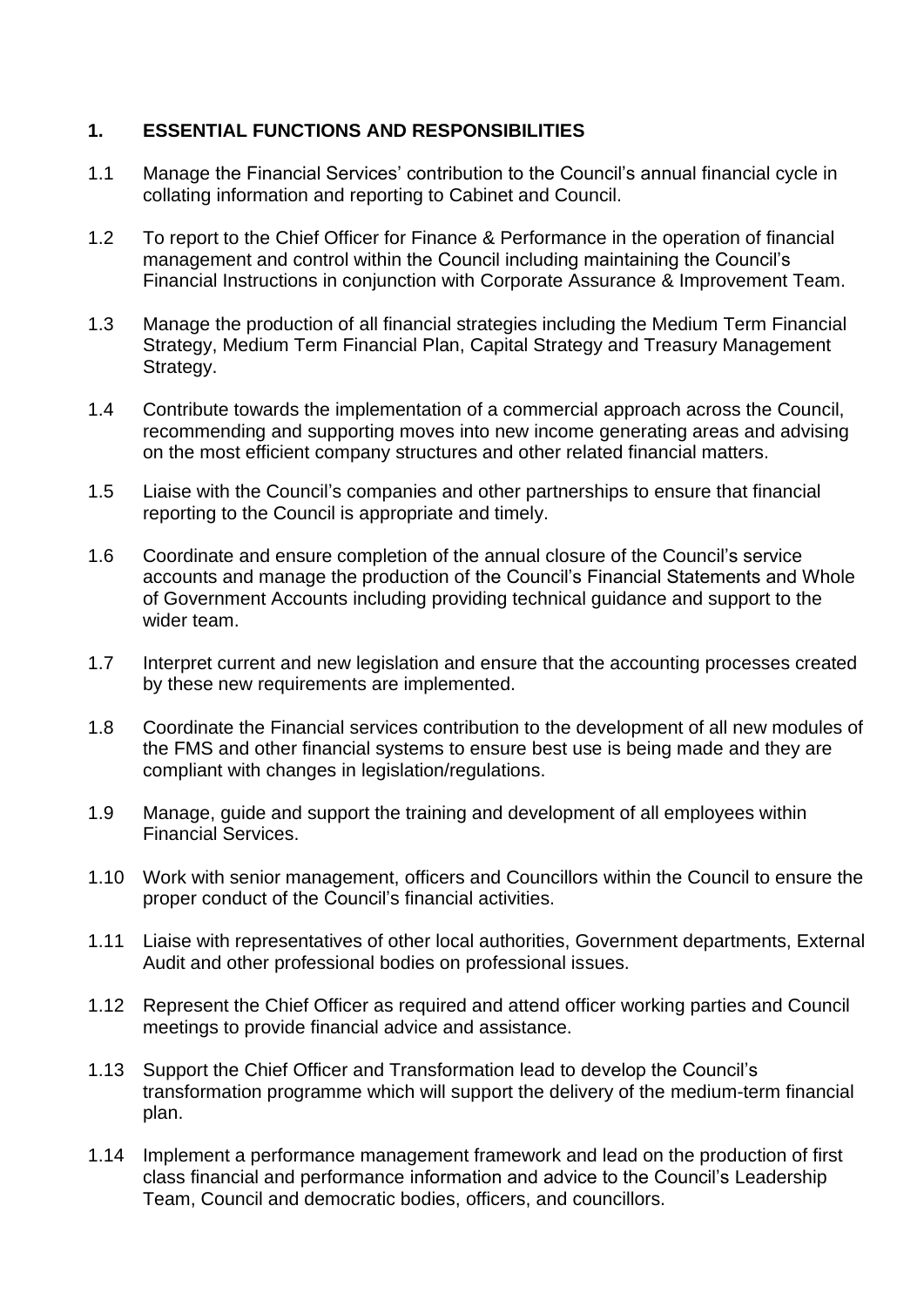- 1.15 Lead the implementation of a Finance Business Partnering approach.
- 1.16 Deliver the milestones established from the team and divisional service plan.
- 1.17 Take an active role in the Treasury Management function to ensure compliance and managing the strategy of the Council's cash investment and borrowing activities.
- 1.18 Be overall technical lead for the Financial Services team, ensuring technical competence is maintained and the council adheres to the CIPFA code practice.
- 1.19 Champion excellent management of financial resources, promoting efficiency, high performance, probity and excellent value for money services.

### **2. OTHER DUTIES AND RESPONSIBILITIES**

- 2.1 To represent Financial Services at presentations, induction seminars and any other meetings where financial advice, assistance or guidance is required.
- 2.2 Ensure financial training is prepared and delivered to officers and Councillors to increase financial awareness and assist with budget preparation and monitoring.
- 2.3 Member of Corporate Management Forum; Finance & Performance Management Team; and other appropriate groups/working parties as required.
- 2.4 Finance representative at meetings of Cabinet or Council.
- 2.5 Any other reasonable duties as requested by your manager, in line with your skills and knowledge.

### 3. **SUPERVISORY RESPONSIBILITIES**

Direct reports:

Lead Accountant – x2

Procurement and Accounts Payable lead officer

#### **4. FINANCIAL RESPONSIBILITIES**

- 4.1 Significant responsibilities for Council's overall financial activities as Financial Services Manager & Technical Lead (Deputy Section 151 Officer).
- 4.2 Budgetary responsibility for the services' administration, to authorise purchase orders and certify invoices within limits set by the Chief Officer for Finance & Performance.
- 4.3 Responsibility to authorise payment of unlimited amount including the Council's investment and borrowing transactions and counter sign large value cheques (over £50,000).
- 4.4 Responsibility to authorise grant submissions and claims and other government returns on behalf of the Council.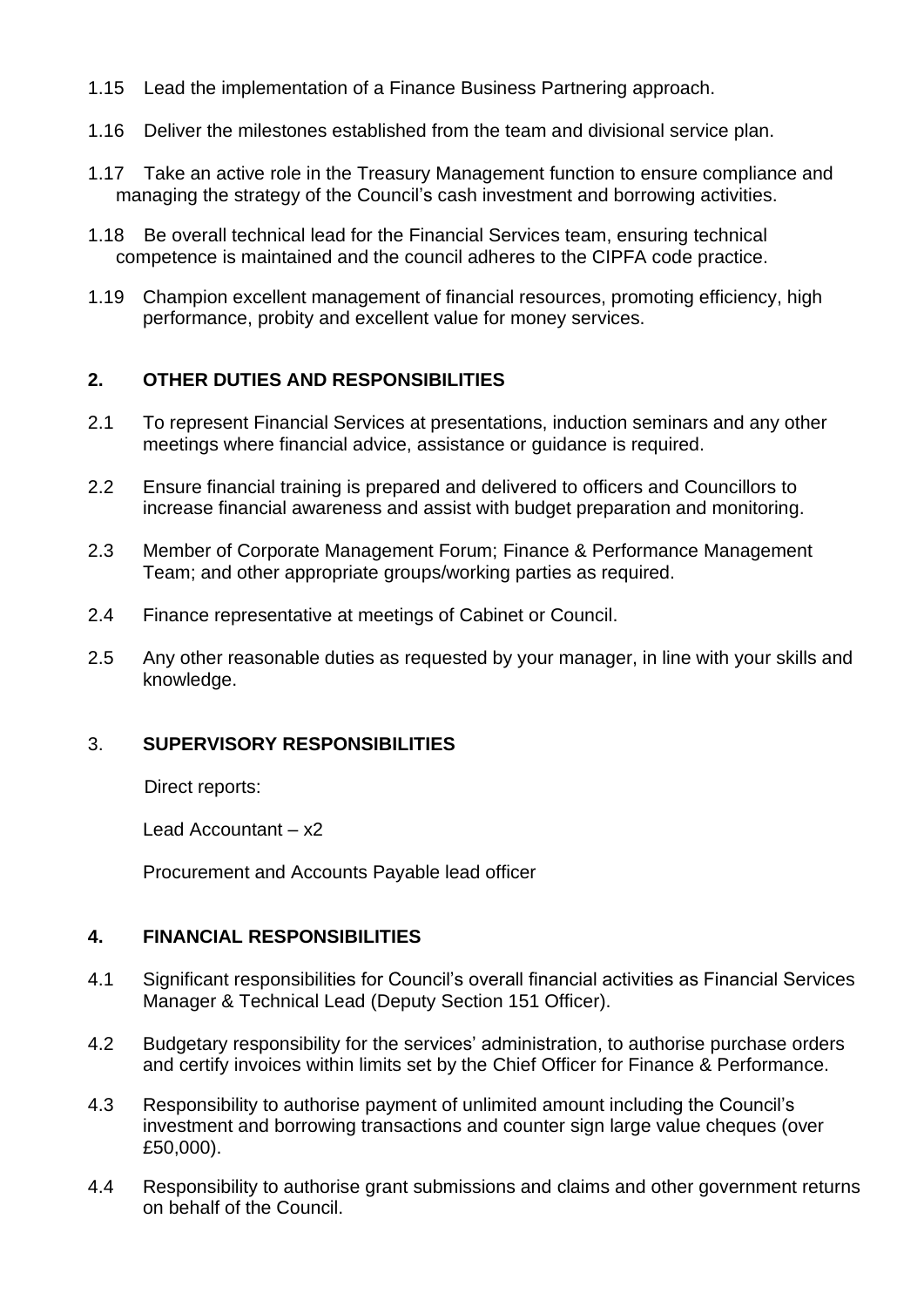- 4.5 Accountable for the production of the Council's accounts, annual Financial Statements and for the production of budget monitoring reports to Cabinet, Chief Officer and budget holders.
- 4.6 To ensure adherence to the Council's financial rules and procedures as set out below:

The Council's rules and procedures for all financial activities are set out in the Council's Constitution within Contract Standing Orders (part 3f) and Financial Standing Orders (part 3g). More detailed guidance on specific financial activities is provided in a series of Financial Instructions.

All employees who carry out any financial activities must ensure that they are familiar with, and comply with at all times, the Council's financial rules and procedures.

### **5 RESPONSIBILITY FOR ASSETS AND DATA**

- Responsible for ensuring all systems used within the Financial Services Team including the Financial Management System and Asset Management system are fit for purpose and being maximised to their potential in line with the requirements of the services provided by the Council.
- Responsible for ensuring all sensitive data e.g. supplier data is held securely.
- Responsible for ensuring all financial records are held for the appropriate duration in accordance with the Council's policies and HMRC requirements.

## **6. EXTENT OF PUBLIC CONTACT**

- Works with senior management, officers and Councillors within the Council
- Liaises with professional members of other local authorities, Government departments, External Audit and members of other professional bodies on professional accountancy and financial issues
- Maintains contacts with consultants and suppliers of IT and with representatives of other services
- Responds to enquiries from members of the public and gives financial advice to Councillors when requested

### **7. WORKING CONDITIONS AND ENVIRONMENT**

Office based or agile working. Occasionally required to attend and represent Financial Services at evening Council meetings outside normal working hours or at external meetings usually within normal working hours

### **8. CORPORATE RESPONSIBILITIES**

All staff have to act within the Council's rules and follow all reasonable management requirements. These are contained within: the Council's Standing Orders, Employment Policies, Constitution and Code of Conduct for Employees. Other documents may be introduced at times setting out rules of the Council. These will cover responsibilities and requirements for the following: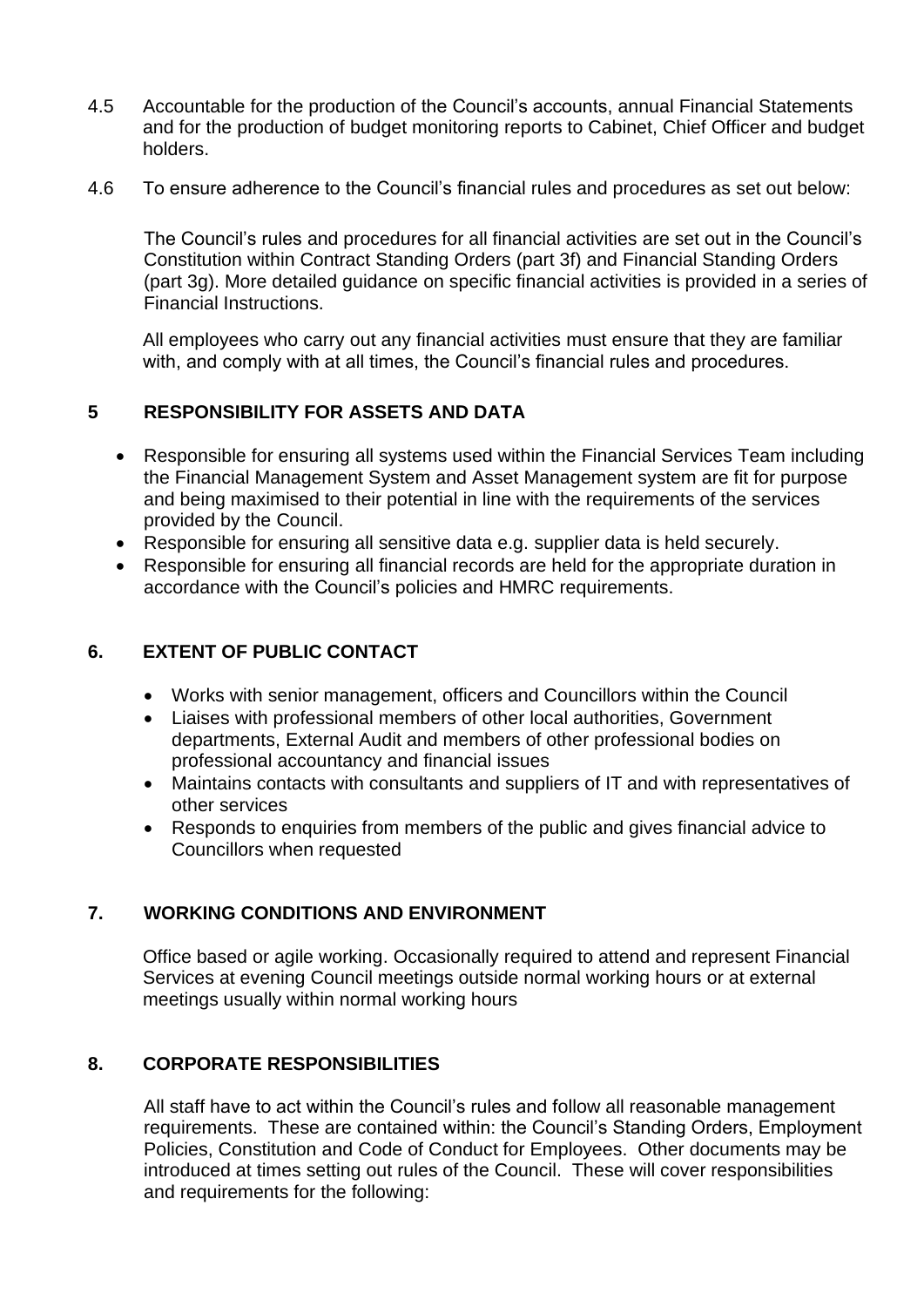Financial Accounting Equality and Diversity Health and Safety Risk Management Anti- Fraud Data Quality and Data Protection Business Continuity Major Emergency Plan Procurement and Contract Management Safeguarding of Children and Vulnerable Adults

Copies of the relevant rules and policy are available on the staff intranet or from your manager

In addition, all employees are expected to behave in line with our Values and Behaviours and challenge other employees whose behaviour is against our values.

#### **9. KNOWLEDGE, SKILLS, EXPERIENCE AND QUALIFICATIONS**

Refer to Person Specification attached.

| Signed as agreed: |      |
|-------------------|------|
| Postholder        | Date |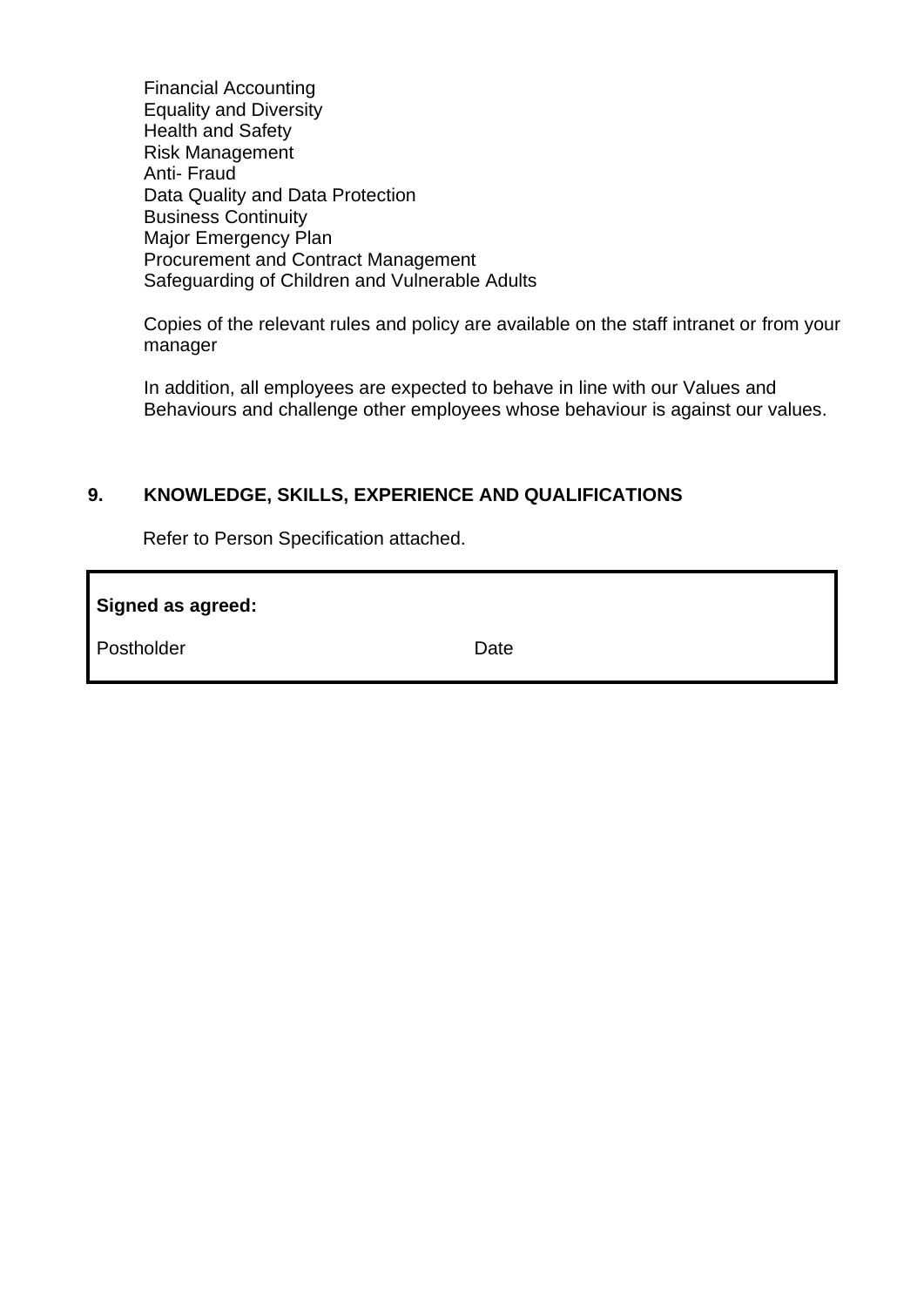# **PERSON SPECIFICATION**



**Post:** Technical and Finance Manager

For effective performance of the duties of the post the postholder will be able to demonstrate that they have the skills and/or knowledge detailed in 'Essential Criteria'. **Your supporting statement should address the criteria highlighted in yellow\*.**

| <b>Criteria</b>                                                                                                                                                                                | <b>Essential/</b><br><b>Desirable</b> | <b>Method of</b><br><b>Assessment</b> |
|------------------------------------------------------------------------------------------------------------------------------------------------------------------------------------------------|---------------------------------------|---------------------------------------|
| Must be a fully qualified member of one of the five<br>accountancy institutes in CCAB or CIMA, preferably<br><b>CIPFA</b>                                                                      | Ē                                     | A, D                                  |
| Must have wide knowledge and at least five years<br>experience in a professional finance environment<br>preferably within the public sector                                                    | E                                     | A, I                                  |
| Must have experience in supervising staff                                                                                                                                                      | E                                     | A, I                                  |
| Understands the local government approach to<br>financial management and planning and how this<br>should be developed to provide value for money<br>services                                   | E                                     | A, I                                  |
| Understands the priorities of the Council and the<br>political structure and environment within Local<br><b>Government</b>                                                                     | E                                     | A, I                                  |
| Competent in the use of a financial management<br>system to produce budget reporting, annual accounts<br>and financial statements in accordance with the<br>CIPFA Accounting Code of Practice. | E                                     | A, I                                  |
| Has sound knowledge and experience of local<br>government accounting relating to relevant<br><b>Accounting Codes of Practice, Statutory requirements</b><br>and to grant regimes               | E                                     | A, I                                  |
| Is aware of current legislation including that relating to<br><b>Housing Revenue Account and Capital Accounting</b>                                                                            | Ē                                     | A, I                                  |
| Has an understanding of current government policies<br>and how these impact on local government                                                                                                | E                                     | A, I                                  |
| Has a good working knowledge of Microsoft Word<br>and Excel and other PC based software                                                                                                        | E                                     | A, I                                  |
| Experience in performance management and<br>financial reporting requirements in a local government<br>environment                                                                              | E                                     | A, I                                  |
| Extensive knowledge of Treasury Management in a<br><b>Local Authority setting</b>                                                                                                              | E                                     | A, I                                  |
| Able to motivate, support and encourage all members<br>of Financial Services and be experienced in leading<br>finance staff                                                                    | E                                     | A, I, T                               |
| Able to encourage development and training and give<br>supportive feedback to team members                                                                                                     | E                                     | A, I, T                               |
| Has the ability to create a constructive environment to<br>encourage teamwork and good working relations both<br>inside and outside the Service                                                | Е                                     | A, I, T                               |